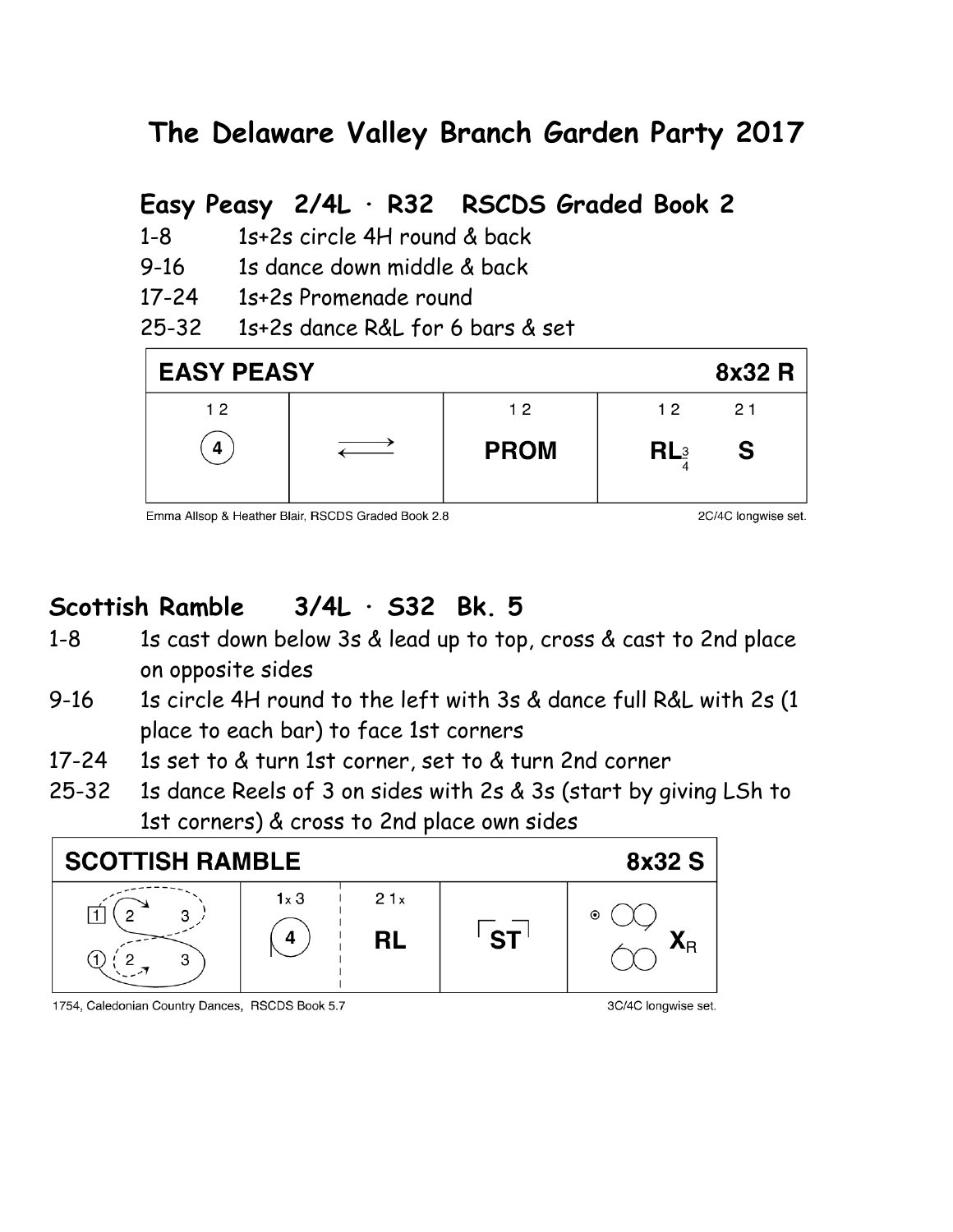# **On the Morning Tide 3/4L · R32 Boyd, Island Bay Collection**

- 1-8 1s+2s dance RH across & LH back
- 9-16 1s turn RH, cast 1 place & dance 1/2 Fig of 8 (1L round 2s & 1M round 3s)
- 17-24 1s dance Diag R&L to end 3 1 2 on opposite sides
- 25-32 3s+1s+2s set, turn RH & chase clockwise 1/2 way



lan Boyd, 1984, Island Bay Collection

# **Waverley 3/4L · J48 Bk. 15**

- 1-8 1L followed by 2L +3L cross & dance down behind 1+2+3M cross & dance back to places
- 9-16 1M+2M+3M repeat dancing round behind Ladies back to place
- 17-24 1M+2M also 1L+2L, set to each other & change places RH, set & change back LH
- 25-32 1s+2s dance Poussette, 1s end BtoB in centre facing own sides for Double Triangles
- 33-40 1s dance Double Triangles & end side by side facing out on Ladies side between 2L+3L
- 41-48 1s lead out between 2L+3L, cast L up & M down, meet in middle & lead out between 2M+3M, 1s cast as before & end in 2nd place own sides (It is customary for  $1<sup>st</sup>$  c. to take promenade hold bar 45 and dance down the men's side to finish at the bottom on their 2<sup>nd</sup> repetition.)



Button and Whittaker, 1812, RSCDS Book 15.12

3C/4C longwise set.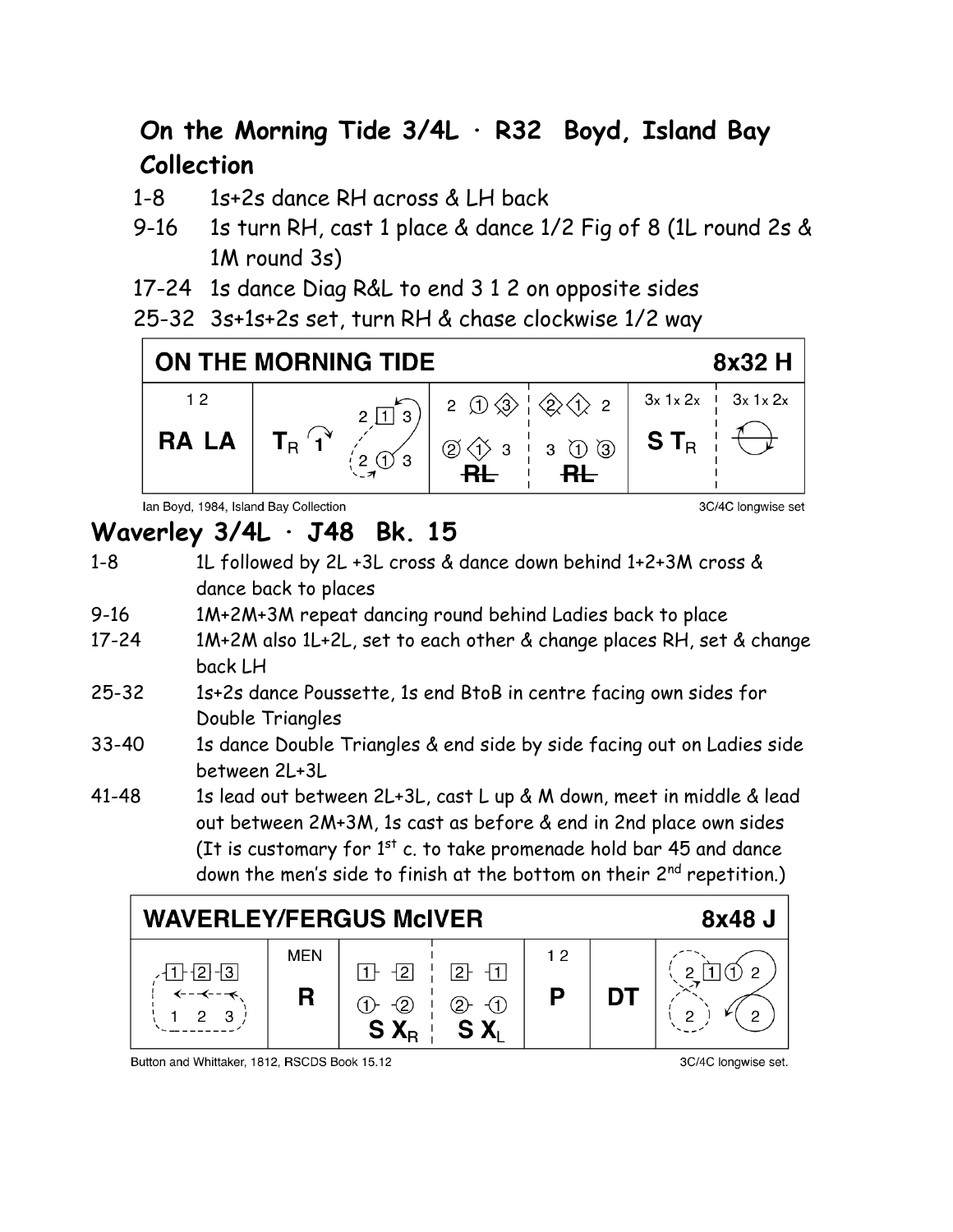#### **Memories of Mary Ann 3/3L · S32 Bk. 47**

- 1-8 1s set & cast 1 place, 1s dance 1/2 reels of 3 across passing 1st corners LSh to start & 1s ending 2nd place opposite sides
- 9-16 All Set+Link1s turn LH to face 1st corners (position)
- 17-24 1s dance 1/2 RSh diagonal reel of 4 & end facing 2nd corners (pstn), dance 1/2 reel of 4 with 2nd corners & end 2nd place own sides
- 25-32 1s+3s dance the Knot



Pam Stephens, RSCDS Book 47.7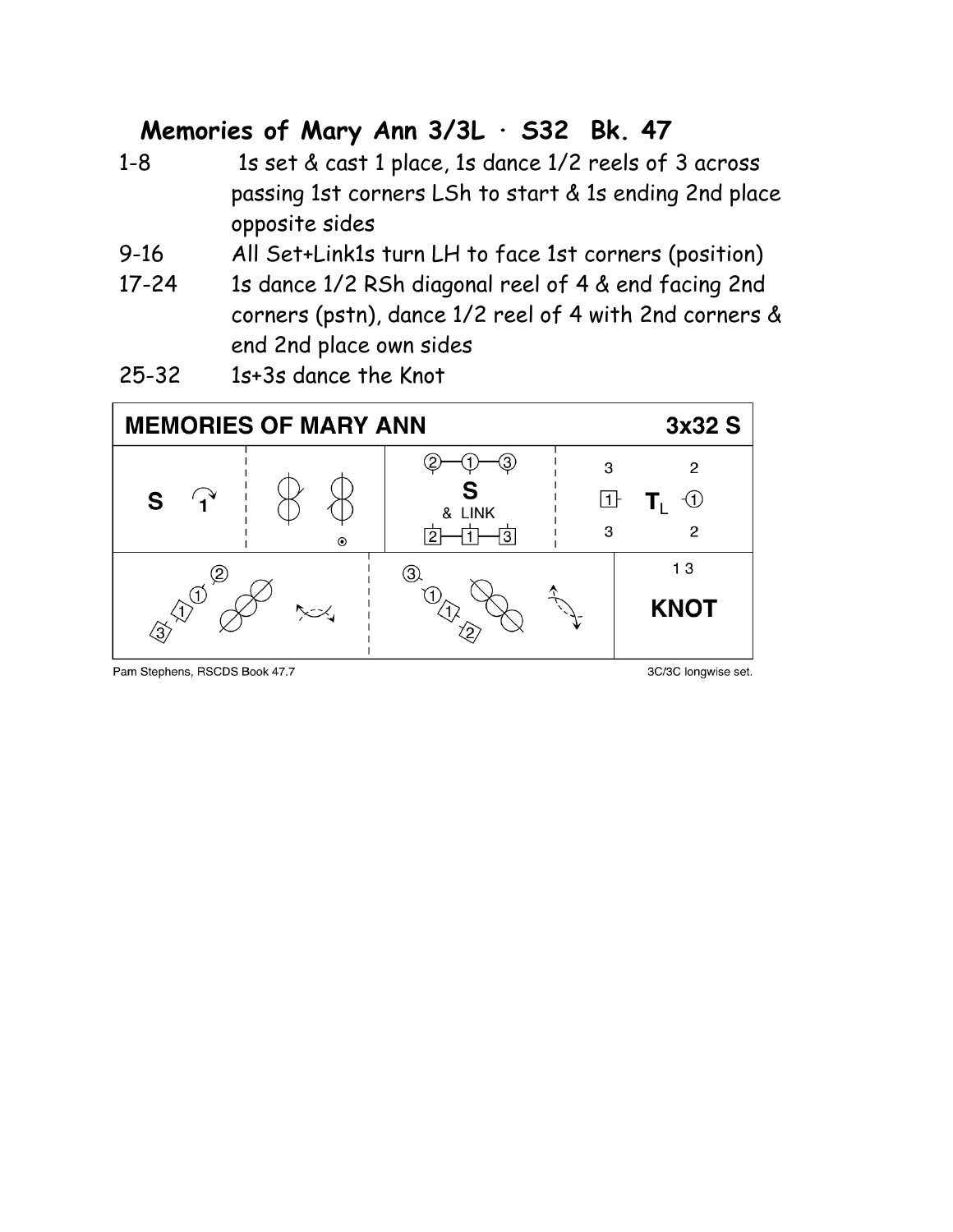## **West's Hornpipe 4/4L · R32 Five Dances for 1965**

- 1-8 1s cross down & dance double mirrorwise crossover reels of 3 on opposite sides
- 9-16 1s cross down to dance double mirrorwise crossover reels of 3 on opposite sides reels of 3 on own sides
- 17-24 1s lead down the middle & back to top (1s end facing 2s diagonally)
- 25-32 1s set to 2s & dance down to 4th place, 4s+1s circle 4H round to left

# **WEST'S HORNPIPE**



Ladies Pocket Book, 1797, RSCDS 5/1965

4C/4C longwise set.

4x32 R

#### **The Campbells Are Coming 2RR · J32 Bk. 24 Progressive 2 couple dance, 2 facing 2 round room, Lady on Man's right**

- 1-8 All turn RH, face partner & set advancing to Bal-in-Line with Ladies in middle giving RH to each other & LH to partners
- 9-16 Ladies 1/2 turn RH into Ladies Chain ending back in original places
- 17-24 All dance R&L starting by giving RH to other partner
- 25-32 All Adv+Ret & dance on passing other partner RSh to face oncoming couple



RSCDS Book 24.10

2C/Any Round the Room.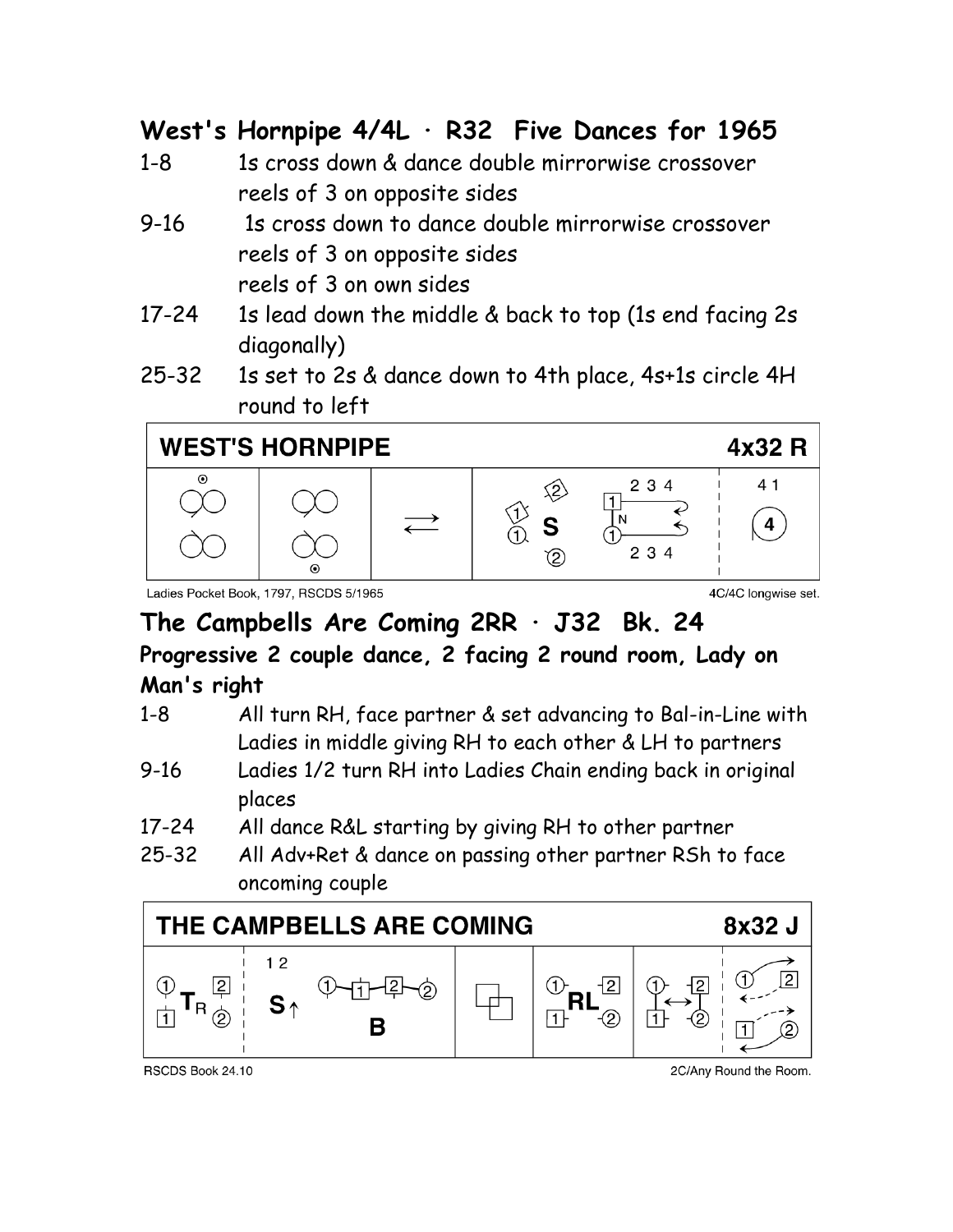## **Lord Elgin's Reel 3/4L · S32 Bk. 25**

1-8 1M+2L set & turn 2H, 1L+2M set & turn 2H

- 9-16 1s crossing down RH cast down behind 3s, lead up to top, cross RH & cast to face 1st corners
- 17-24 1s turn 1st corners RH, passing RSh turn 2nd corner LH & pass LSh to end in lines across 1L between 2s & 1M between 3s
- 25-32 Lines Adv+Ret 1 step twice, 1s turn 2H 1.1/4 times to places



RSCDS Book 26.5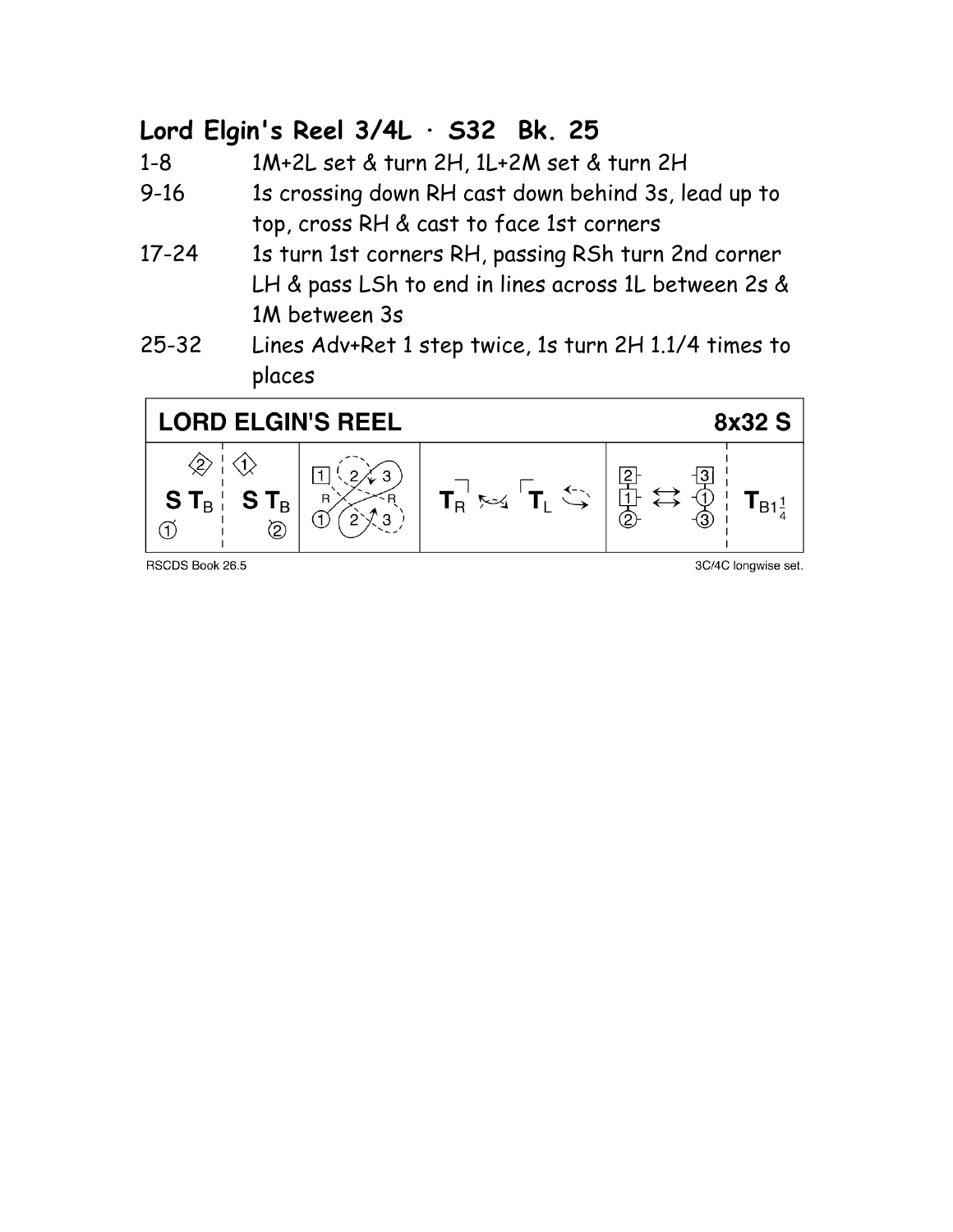## **Wicked Willy 4/4L · R32 Ways, Bicentennial Bk.**

- 1-8 1s & 4s cross RH & cast 1 place, dance 1/2 Fig of 8 round end couples into centre facing corner just passed
- 9-16 1s & 4s dance 'Hello-Goodbye' setting to face diagonally opposite corner
- 17-24 1s & 4s turn corner person RH & dance LH across once round to end on opposite sides
- 25-32 Bottom 2 couples dance 1/2 R&L, then middle 2 couples dance 1/2 R&L



Harry Ways, 1971, Bicentennial Book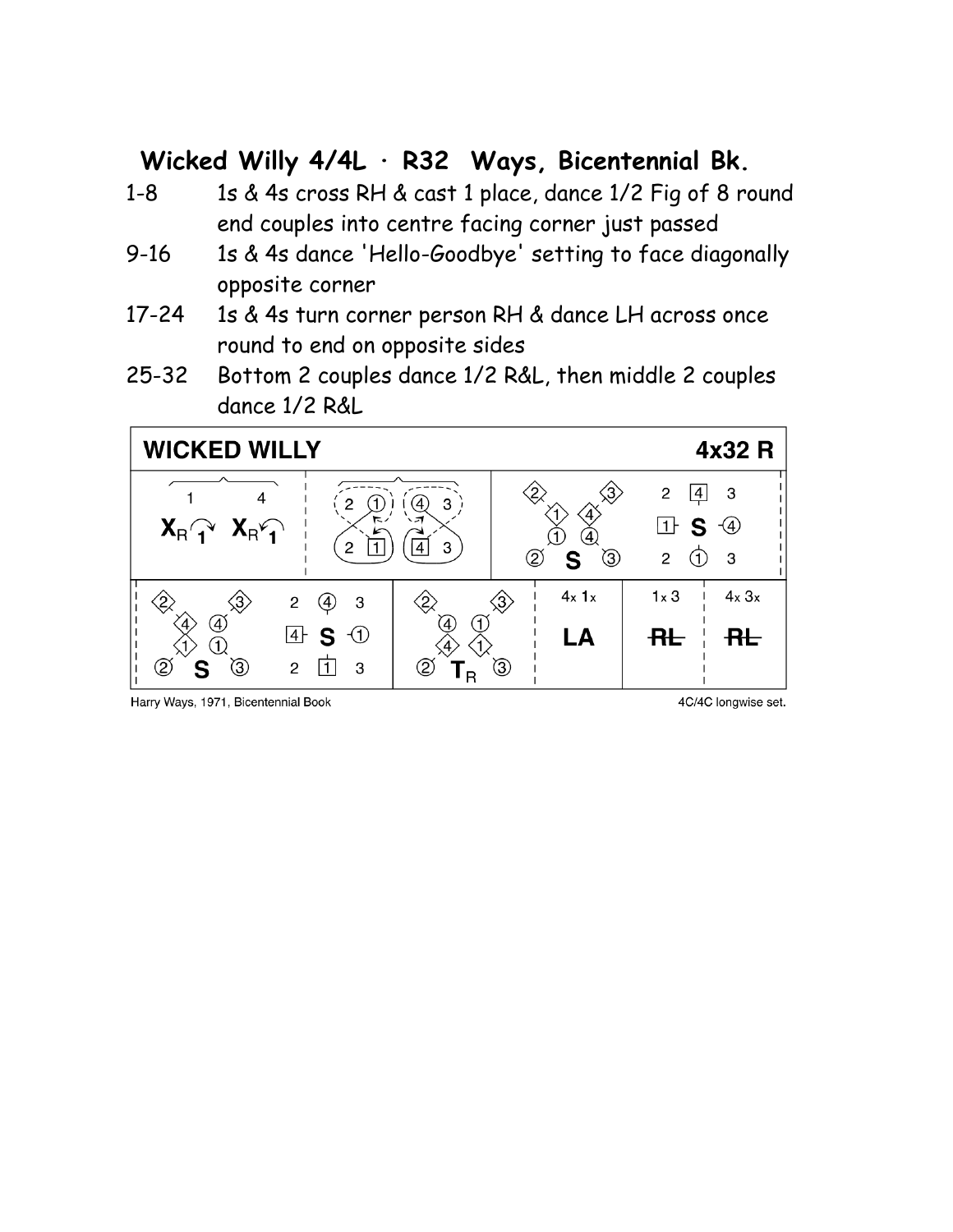## **Coats Land 3/4L · J32 RSCDS Scotia Suite**

- 1-8 1s dance in & cast to 3rd place, 2s+3s+1s set & 1/2 turn RH to face down
- 9-16 2s+3s+1s dance Allemande (down) to end 1 3 2 on opposite sides
- 17-24 1M followed by 3M+2M chase 1/2 way anticlockwise while 1L followed by 3L+2L chase 1/2 way clockwise (inside Men), 1s dance up to top & cast to 2nd places
- 25-32 1s dance RH across (Lady with 2s & Man with 3s) & pass RSh to dance LH across with other couple



3C/4C longwise set.

#### **Neidpath Castle 3/3L · S32 Bk. 22**

- 1-8 All set & turn partners 2H twice & set again
- 9-16 All dance Grand Chain
- 17-24 1s dance down between 2s, cast behind 3s, dance up between 3s, cast up behind 2s. 1s+2s end ready for a 1/2 Diamond Poussette
- 25-32 1s+2s dance 1/2 Diamond Poussette, 1s+3s dance 1/2 Diamond Poussette 1s ending in 3rd place

| <b>NEIDPATH CASTLE</b> |              |   |    | 3x32S |
|------------------------|--------------|---|----|-------|
| ALL                    | ALL          |   | 12 | 13    |
| $S$ T $_{B2}$ S        | <b>CHAIN</b> | G |    |       |

Derek Haynes, RSCDS Book 22.9